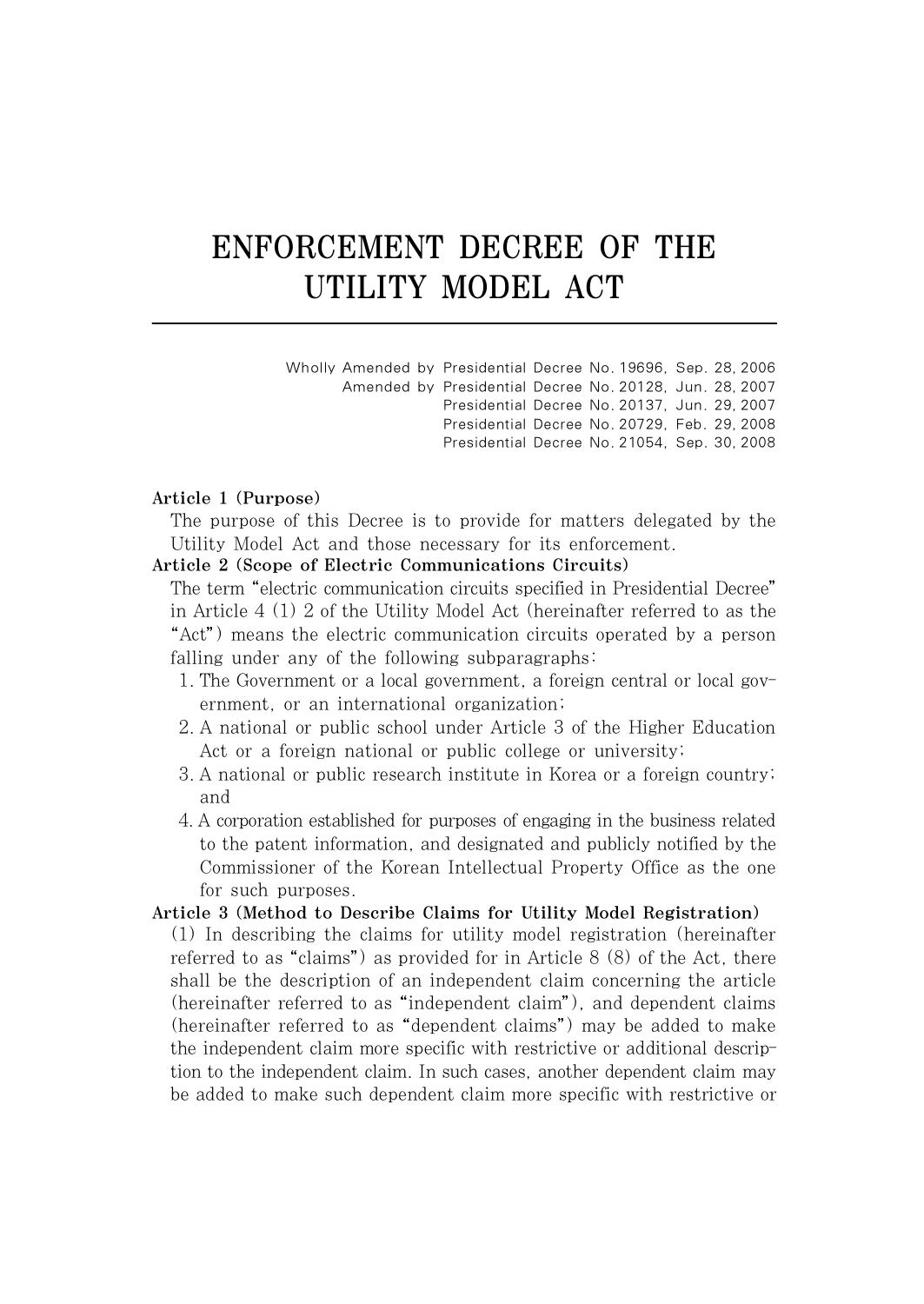additional description, if necessary. <Amended by Presidential Decree No. 20128, Jun. 28, 2007>

(2) The claims shall be divided into the appropriate number of claims according to the nature of devices.

(3) A dependent claim shall cite one or more independent or another dependent claims, and shall indicate the number of the cited claim.

(4) A claim citing two or more claims shall show the number of cited claims alternatively.

(5) The claim cited in a claim as one of two or more claims may not cite again two or more other claims. The same shall apply to cases where a claim cited in a claim as one of two or more claims cites another claim to cite two or more claims again consequently.

(6) A cited claim shall be mentioned ahead of another claim citing the claim.

(7) Each claim shall be described in a new line, and a serial number in an Arabic numeral shall be assigned to each claim in the describing order.

Article 4 (Requirements for Each Utility Model Registration Application for Each Group of Devices)

Each group of devices under the proviso to Article 9 (1) of the Act shall meet the following requirements for application for a single utility model:

- 1. There shall be technical correlation between the devices claimed; and
- 2. Each device claimed shall have an identical or corresponding technical feature. In such cases, the technical feature of the devices as a whole shall be the improved one better than that of prior technology.

# Article 5 (Applications Eligible for Preferential Examination)

The term "patent applications specified by Presidential Decree" in subparagraph 2 of Article 61 of the Patent Act as applied mutatis mutandis pursuant to Article 15 of the Act means the applications for utility model falling under any of the following subparagraphs and prescribed by the Commissioner of the Korean Intellectual Property Office: *(Amended*) by Presidential Decree No. 20128, Jun. 28, 2007; Presidential Decree No. 20137, Jun. 29, 2007; Presidential Decree No. 21054, Sep. 30, 2008>

1. Utility model application for defense industry;

- 2. Utility model application useful for the prevention of pollution;
- 3. Utility model application directly related to the promotion of export;
- 4. Utility model application related to the functions of the State or local governments (including the utility model application filed by an organization established within a national or public school and exclusively dedicated to the technology transfer and the promotion of commercialization thereof under Article 11 (1) of the Act on the Tech-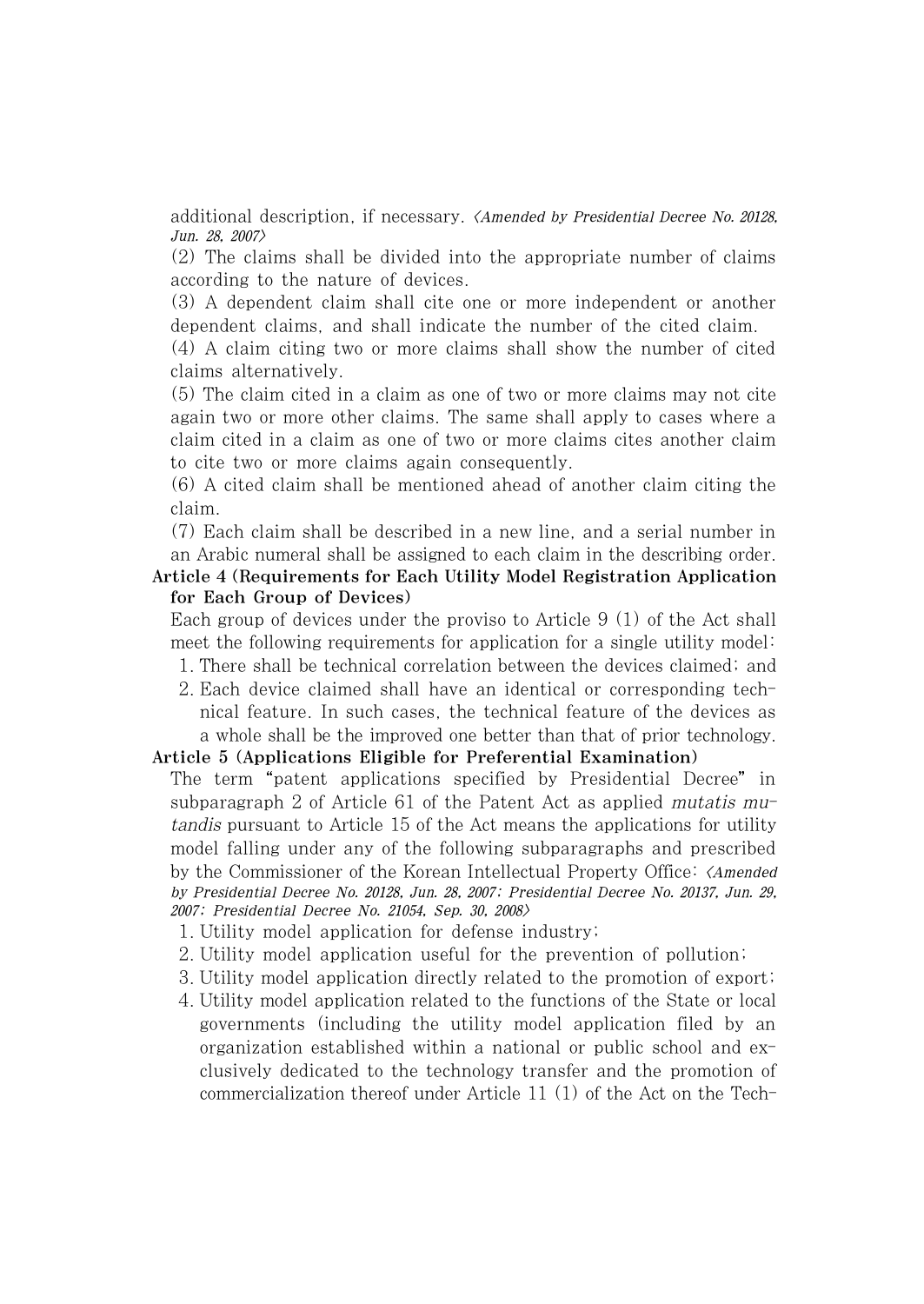nology Transfer and the Promotion of Commercialization Thereof among the utility model applications related to the functions of national and public schools as defined in the Higher Education Act);

- 5. Utility model application filed by an enterprise recognized as a venture business under Article 25 of the Act on Special Measures for the Promotion of Venture Businesses;
- 6. Utility model application filed by an enterprise selected as one of technology-innovative small and medium enterprises under Article 15 of the Technical Renovation of Small and Medium Enterprises Act;
- 7. Utility model application related to a product from the State's project for the development of new technology or quality certification;
- 8. Utility model application that serves as a ground for the priority right under a treaty (limited to the process for a patent application or utility model application filed and pending with a foreign patent office based on the claim of priority right);
- 9. Utility model application under which the applicant of the utility model application is currently working, or is at the stage of preparation for working, the device for which the application for utility model was filed;
- 10. Utility model application directly related to electronic transactions;
- 11. Utility model application filed simultaneously with a request for examination and for which a request for preferential examination is filed within two months thereafter; and
- 12. Utility model application for which a person who intends to file an application for preferential examination retained a specialized institution under Article 58 (1) of the Patent Act, which shall apply mutatis mutandis pursuant to Article 15 of the Act, to conduct a survey on prior arts with respect to the utility model for which the utility model application is pending, and requested the specialized institution to notify the results of the survey to the Commissioner of the Korean Intellectual Property Office.

# Article 6 (Decision on Preferential Examination)

(1) A person who requests the preferential examination under Article 61 of the Patent Act as applied mutatis mutandis pursuant to Article 15 of the Act shall submit a written application for preferential examination prescribed by Ordinance of the Ministry of Knowledge Economy to the Commissioner of the Korean Intellectual Property Office. <Amended by Presidential Decree No. 20729, Feb. 29, 2008>

(2) Upon receiving the application for preferential examination under paragraph (1), the Commissioner of the Korean Intellectual Property Office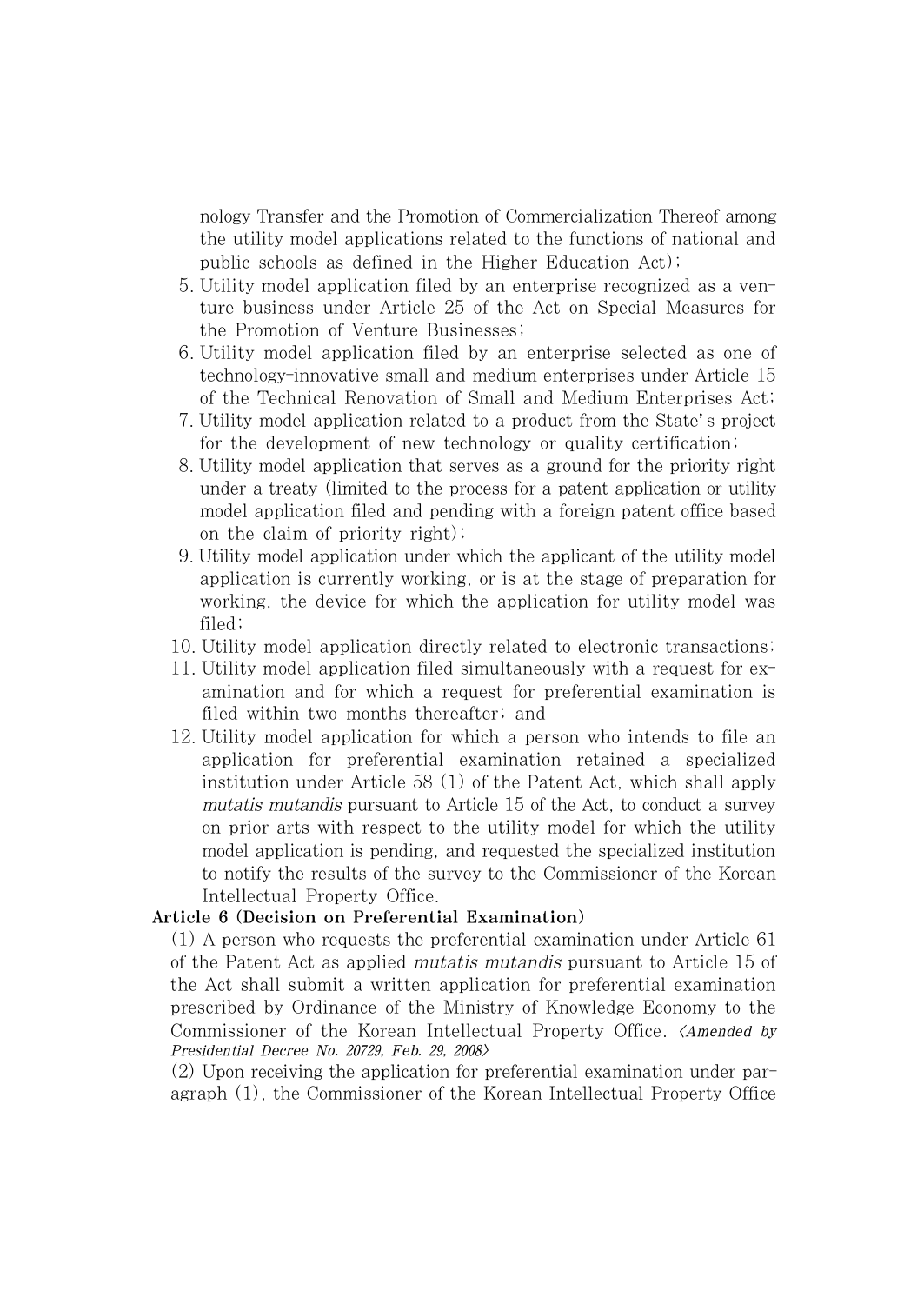shall decide whether to allow the preferential examination.

(3) Necessary matters concerning the decision on the preferential examination under paragraph (2) shall be provided by the Commissioner of the Korean Intellectual Property Office.

## Article 7 (Utility Model Gazettes)

(1) The Utility Model Gazettes under Article 42 of the Act shall be divided into the Utility Model Gazette for publication of registration and the Utility Model Gazette for disclosure.

(2) The Utility Model Gazette for publication of registration shall contain the following matters:

- 1. The name and address of the owner of the utility model right (in case of a legal person, its title and location of business place);
- 2. The application number, classification code and date of application;
- 3. The name and address of the deviser;
- 4. The registration number and establishment date of utility model;
- 5. The publication date of registration;
- 6. Matters concerning the claim for priority right;
- 7. Matters concerning amended or divisional application;
- 8. Specification, drawings, and abstract attached to the application for utility model registration;
- 9. The serial number and date of disclosure of application;
- 10. Contents corrected under Article 133-2, 136, or 137 of the Patent Act as applied mutatis mutandis pursuant to Article 33 of the Act; and
- 11. Other matters considered necessary by the Commissioner of the Korean Intellectual Property Office.

(3) The Utility Model Gazette for disclosure shall contain the following matters: Provided, That the matters considered likely to cause disturbance to the public order or morals or a harm to public health shall not be contained:

- 1. The name and address of the applicant (in case of a legal person, its title and location of business place);
- 2. The application number, classification code and date of application;
- 3. The name and address of the deviser;
- 4. Matters concerning the claim for priority right;
- 5. Matters concerning amended or divisional application;
- 6. Specification, drawings, and abstract attached to the application for utility model registration;
- 7. The serial number and date of disclosure of application;
- 8. The fact that a request for examination of application has been filed in accordance with Article  $60(2)$  of the Patent Act as applied  $mu$ -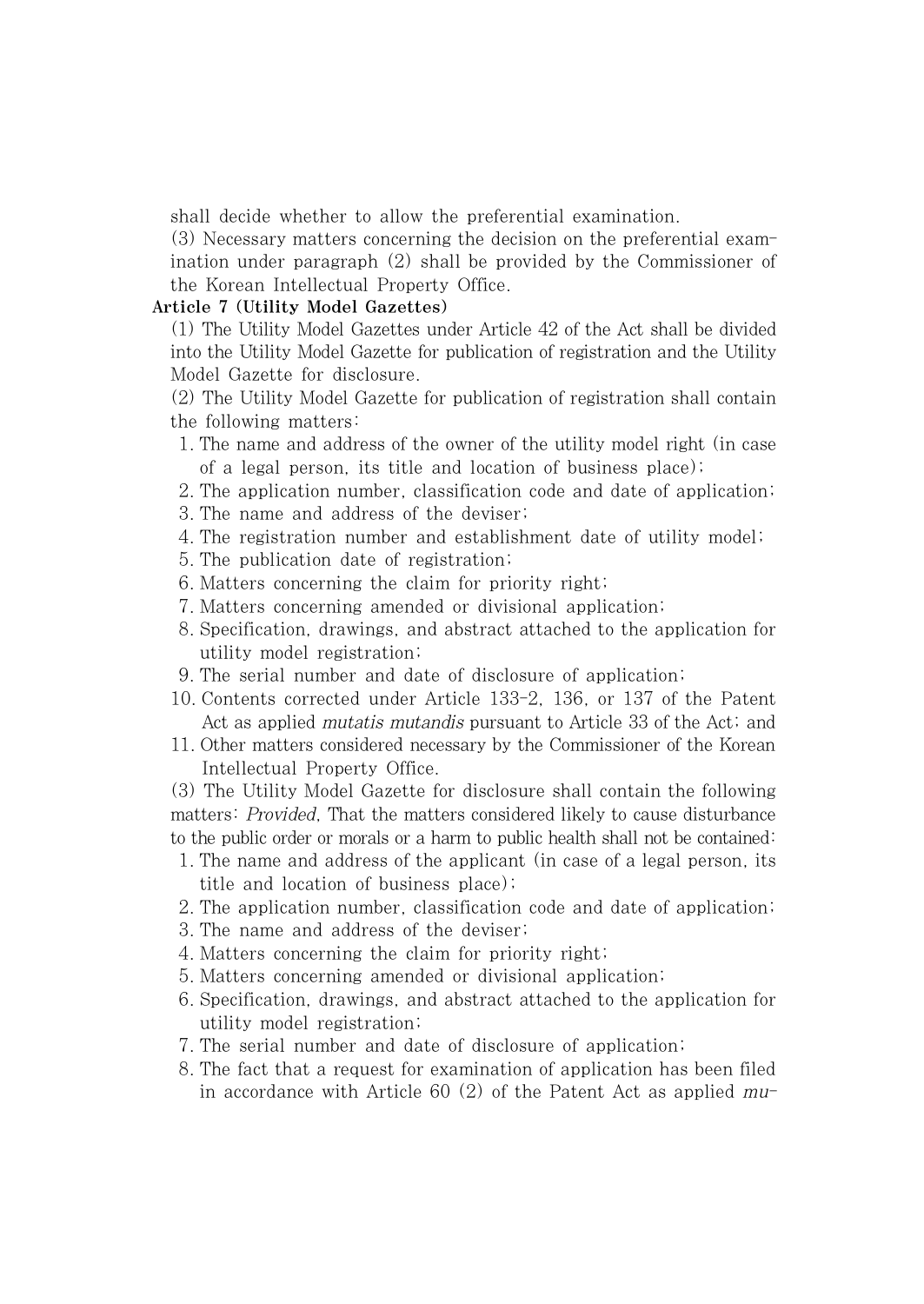tatis mutandis pursuant to Article 15 of the Act: Provided, That the disclosure number, classification code, and application number of the application shall be published in the Utility Model Gazette for disclosure which will be issued later along with the fact that the request for examination of application has been filed, if the fact that the request for examination of application had been filed was not published at the time of the publication of application;

- 9. The notice that anyone may furnish the Commissioner of the Korean Intellectual Property Office with the information that the relevant device is not eligible for utility model registration along with supporting evidences in accordance with Article 63-2 of the Patent Act as applied mutatis mutandis pursuant to Article 15 of the Act; and
- 10. Other matters related to the disclosure of application for utility model registration.

# Article 8 (Imposition and Collection of Fine for Negligence)

The guidelines for the imposition of a fine for negligence under Article 52 (1) of the Act are as provided for in Table annexed hereto: Provided, That the Commissioner of the Korean Intellectual Property Office may abate or aggravate a fine for negligence within the extent of one half of the amount specified therein, taking into consideration the degree, frequency, motive, and consequences of the relevant offense, and other relevant facts, but the amount of a fine for negligence after aggravated may not exceed the maximum limit of the amount under Article 52 (1) of the Act.

[This Article Wholly Amended by Presidential Decree No. 21054, Sep. 30, 2008] Article 9 (Mutatis Mutandis Application of Enforcement Decree of Patent Act)

(1) The provisions of Articles 2 through 4, 8-2, 8-3, 11 through 16, and 18 of the Enforcement Decree of the Patent Act shall apply mutatis mutandis to the applications, requests, and other procedures for utility model registration. <Amended by Presidential Decree No. 20128, Jun. 28, 2007>

(2) The provisions of Article 8 of the Enforcement Decree of the Patent Act shall apply *mutatis mutandis* to the qualifications for an examiner. trial examiner, chief trial examiner and the Director of the Intellectual Property Tribunal with respect to the examination and trial on an application for utility model registration.

# ADDENDA

(1) (Enforcement Date) This Decree shall enter into force on October 1,